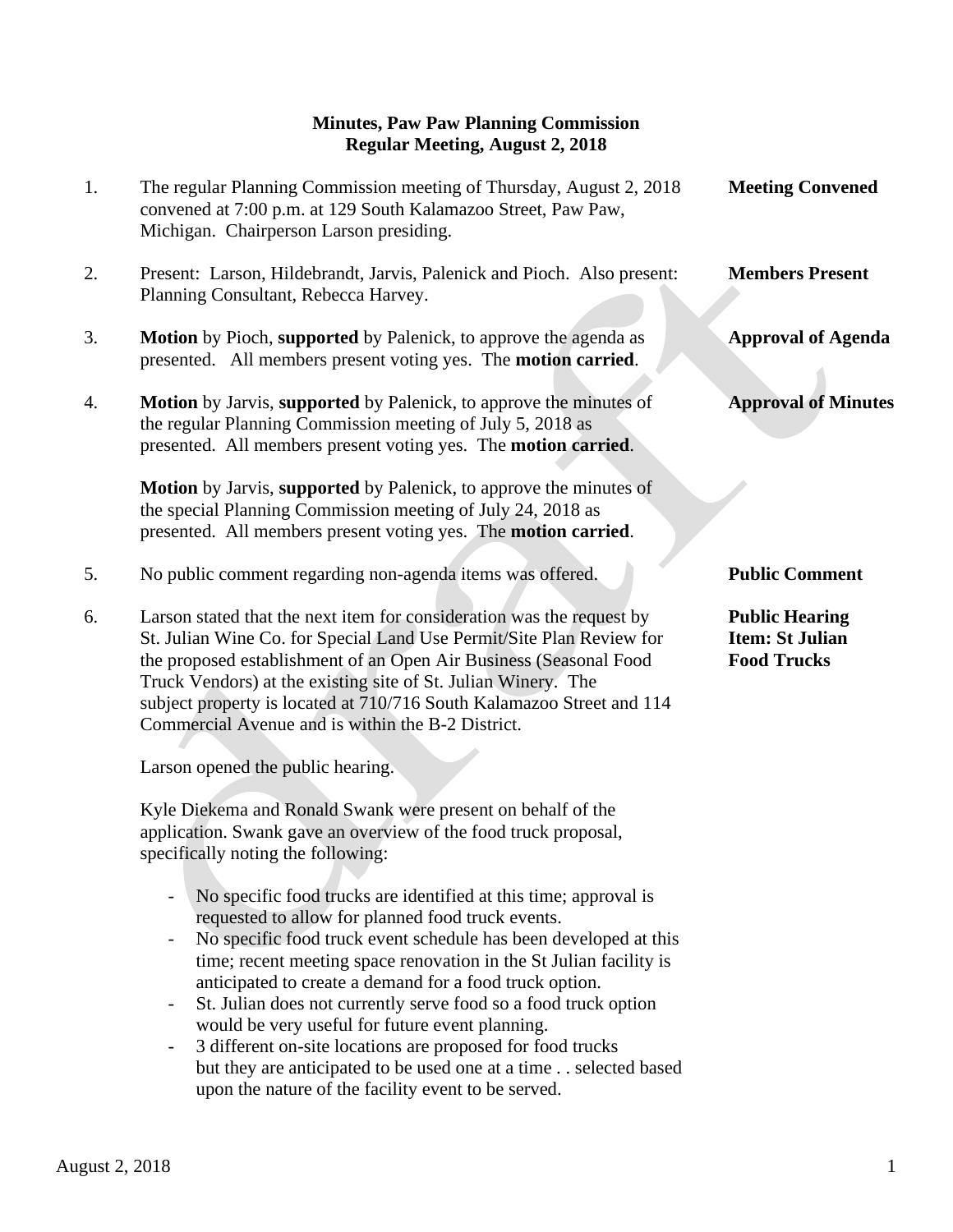- Food truck activity is envisioned to be seasonal (spring to fall) and to generally be held on weekends (Friday – Sunday).

 Denise Lounsberry expressed support for the proposal in general but noted concern with existing traffic levels in the area. Mike Lounsberry questioned if the food truck schedule would interfere with use of the property during the wine festival. Crystal Demerest noted her support for the proposal.

 There being no further public comment, Larson closed the public comment portion of the public hearing.

 General Planning Commission discussion ensued wherein it was determined that the food truck is proposed for location on private property and so is regulated as an 'open air business' under the Zoning Ordinance, as opposed to a 'food truck ordinance' that would apply to food trucks operating within road rights-of-way

 In response to Commission questions, Swank noted that food truck operations would be limited to the open hours of the winery and would largely occur in those areas used during the festival that are within a fenced area.

 The Planning Commission proceeded with a review of the proposal pursuant to applicable zoning provisions. With confirmation that garbage containers will be provided and maintained daily; restrooms are available within St. Julian's; and liability insurance is secured by St. Julian's, compliance with Section 42-367 (23) was confirmed.

 Planning Commission discussion continued regarding proposed Location B, with concern expressed regarding its proximity to the fire hydrant; Fire Department accessibility; and its possible location within an existing road right-of-way. It was concluded that the Fire Department's review of the proposed location would respond to the issues raised.

 Pursuant to the special land use criteria, it was noted that adequate access and parking are provided on the site; the food truck locations comply with applicable setback requirements and do not occupy existing parking spaces; associated outdoor activities may include seating; hours of operation will be those of the winery on Fridays – Sundays; and, no additional lighting or signage is proposed.

 **Motion** by Pioch, **supported** by Jarvis, to grant Special Land Use Permit and recommend Site Plan Approval for the proposed 'open air business' (food trucks) at the existing site of St. Julian's Winery based upon a finding of compliance with the special land use criteria set forth in Section 42-366; the standards applicable to an 'open air business' set forth in Section 42-367 (23); and the site plan review criteria set forth in Section 42-402, subject to the following conditions: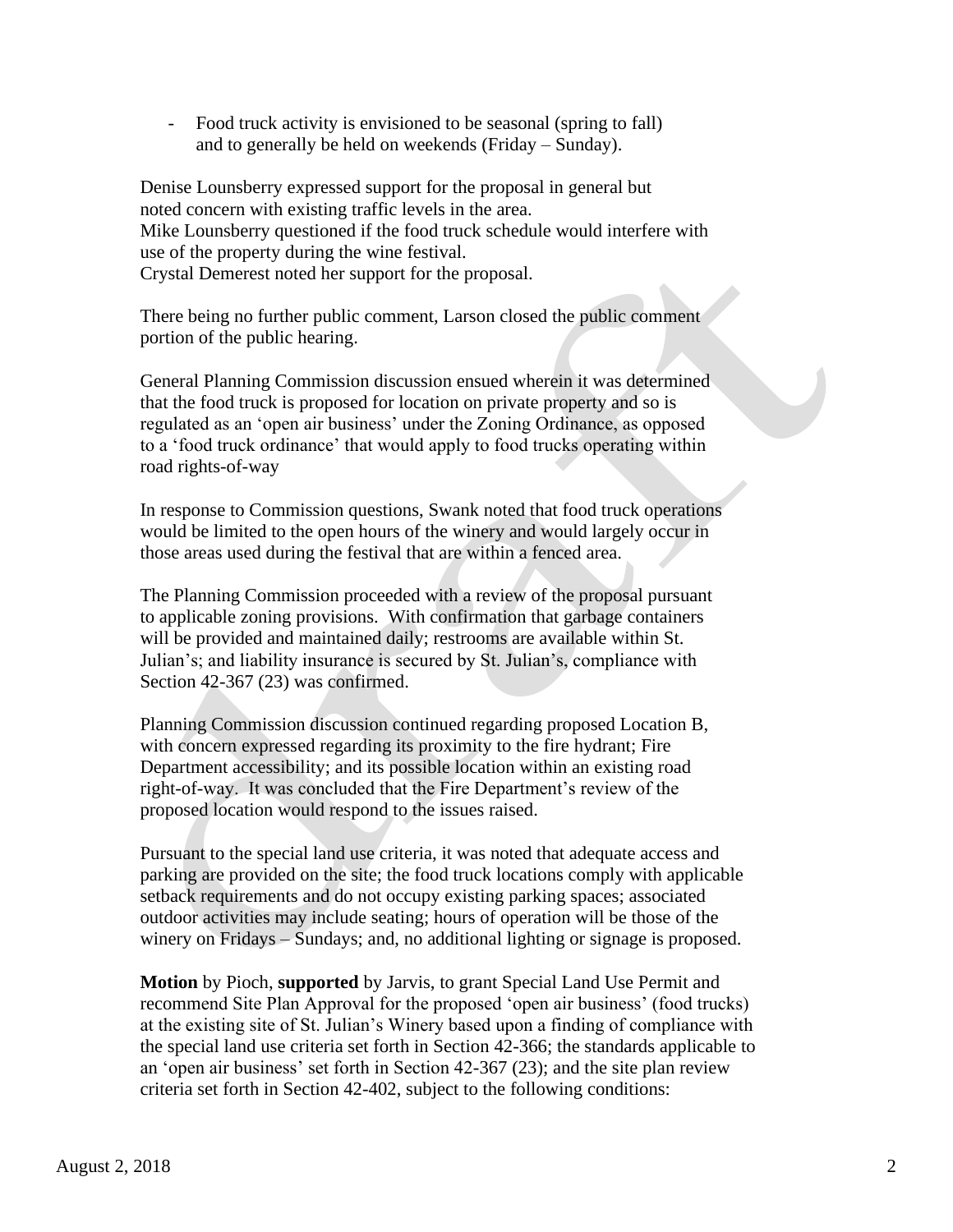- 1. Compliance with the site plan elements presented, and subject to confirmation that proposed Location B is not within the road right-of-way; that it is not within or blocking the sidewalk network; and, that there are no public safety concerns as determined by the Village Fire Department.
- 2. Compliance with the operational elements presented. Specifically,

: generally operable only during weekends (Friday – Sunday) with limited weekday events, during Spring through Fall : refuse disposal containers to be provided at food truck locations : limited outdoor seating to be provided : no additional outdoor lighting is proposed : hours of operation will be limited to open hours of St. Julian's : no overnight food truck parking is proposed : signage will only be on the food trucks

- 3. Village Fire Department review/approval.
- 4. Compliance with all Federal, State and Local codes/ordinances.
- 5. Approval is for seasonal operation (Spring through Fall) for the years 2018, 2019 and 2020.

All members present voting yes. The **motion carried**.

| 7. | Larson stated that the next item for consideration was the review/<br>revision of the residential districts. Specifically, review of draft<br>text related to 'accessory dwellings', reduced dwelling sizes within<br>pocket neighborhoods, and a 'missing middle' overlay district.                                                                                  | <b>OnGoing Business:</b><br><b>Residential Districts</b><br>- 'missing middle<br>housing' |
|----|-----------------------------------------------------------------------------------------------------------------------------------------------------------------------------------------------------------------------------------------------------------------------------------------------------------------------------------------------------------------------|-------------------------------------------------------------------------------------------|
|    | Harvey distributed a Draft Outline of the proposed 'Walkable'<br>Residential' Overlay District. She provided an overview of the district<br>format and elements of application. The Planning Commission expressed<br>support for the approach outlined and directed Harvey to complete<br>preparation of draft text for the overlay district pursuant to the outline. |                                                                                           |
|    | Review of draft text for the new overlay district and for the previously<br>supported revisions to the R-2 District that would allow accessory<br>dwelling units, smaller home sizes and pocket neighborhood development<br>was scheduled for the next available agenda.                                                                                              |                                                                                           |
| 8. | Larson noted that no New Business was scheduled for consideration.                                                                                                                                                                                                                                                                                                    | <b>New Business</b>                                                                       |
| 9. | Jarvis advised that the Village Council approved the site plans for<br>Warner's Food Trucks and Jason's Auto Repair recently recommended                                                                                                                                                                                                                              | <b>Member Comments</b>                                                                    |